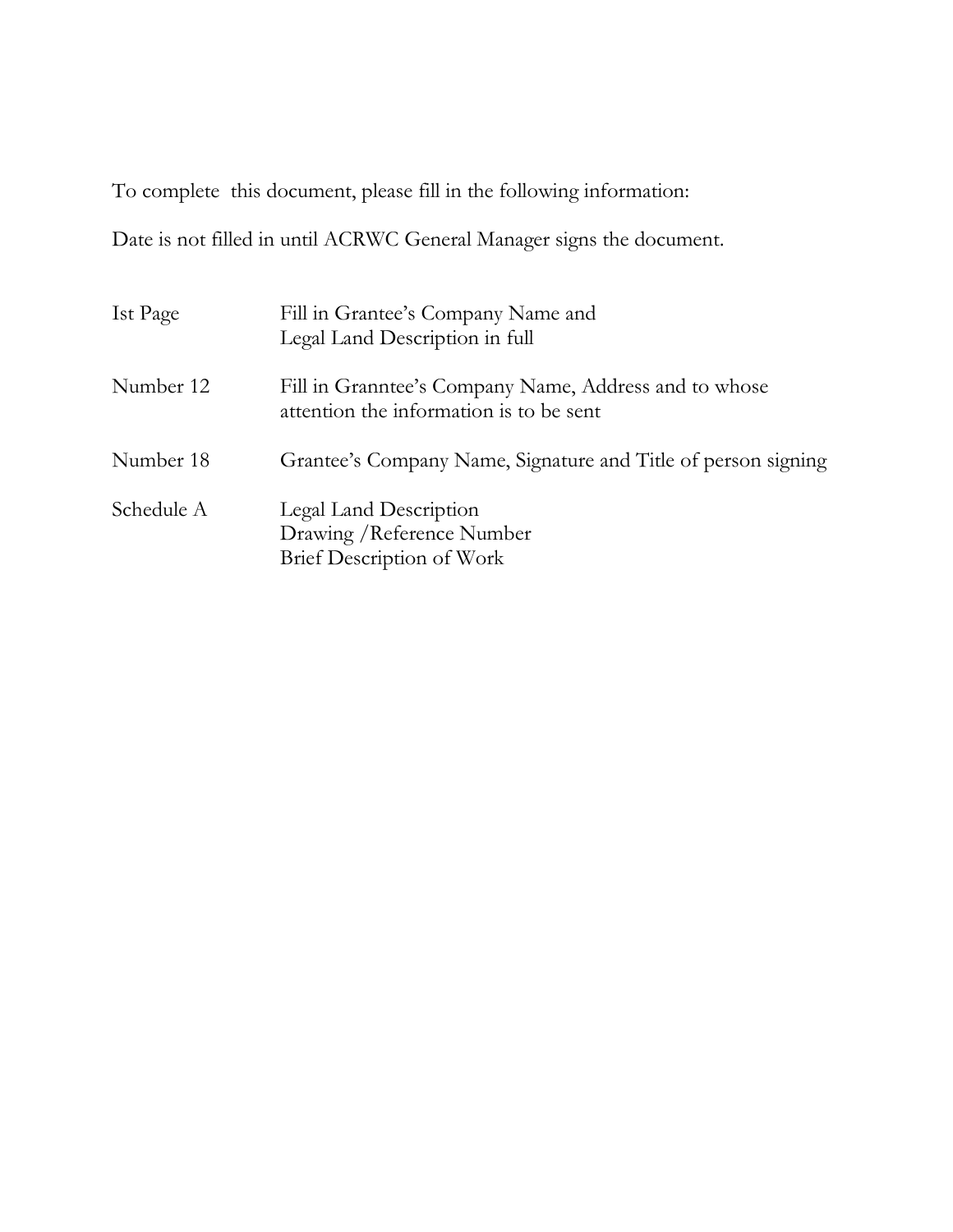# **CROSSING AGREEMENT**

# MEMORANDUM OF AGREEMENT ENTERED INTO THIS \_\_\_\_\_\_ DAY OF \_\_\_\_\_\_\_\_\_\_\_, 2013 BETWEEN:

**ALBERTA CAPITAL REGION WASTEWATER COMMISSION**

hereinafter referred to as "the Commission"

OF THE FIRST PART

And

 $\overline{\phantom{a}}$  , where  $\overline{\phantom{a}}$  , where  $\overline{\phantom{a}}$  ,  $\overline{\phantom{a}}$  ,  $\overline{\phantom{a}}$  ,  $\overline{\phantom{a}}$  ,  $\overline{\phantom{a}}$  ,  $\overline{\phantom{a}}$  ,  $\overline{\phantom{a}}$  ,  $\overline{\phantom{a}}$  ,  $\overline{\phantom{a}}$  ,  $\overline{\phantom{a}}$  ,  $\overline{\phantom{a}}$  ,  $\overline{\phantom{a}}$  ,  $\overline{\phantom{a}}$  , hereinafter referred to as "the Grantee"

OF THE SECOND PART

WHEREAS the Commission has acquired a right-of-way in respect to the lands legally described as:

> **Quarter Section \_\_\_\_\_\_\_\_\_\_\_\_\_\_ Township \_\_\_\_\_\_\_\_\_\_\_\_\_\_\_\_\_\_ Range \_\_\_\_\_\_\_\_\_\_\_\_\_\_\_\_\_\_\_\_\_ West of the 4th Meridian**

(hereinafter called the "Said Lands"), the said right-of-way being more particularly described in Schedule "A", which is hereby declared to be part of the Agreement;

AND WHEREAS, a sewer pipeline has been installed within the right-of-way and the Commission is in all respects the owner of the pipeline;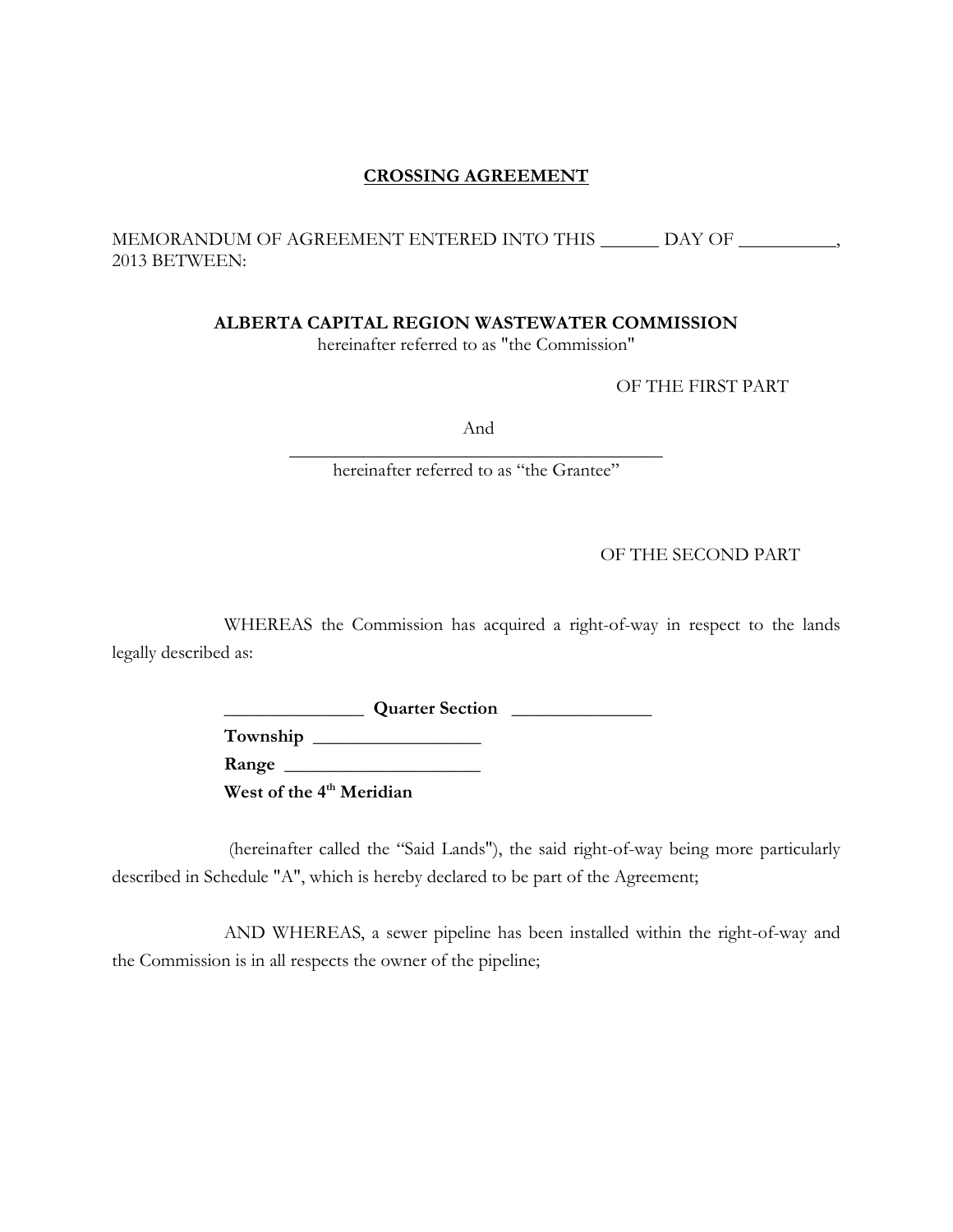AND WHEREAS the Grantee desires to lay, construct, repair, renew, or remove a pipeline and/or cable (the Work), within and across those portions of the right-of-way shown in red on Schedule "A" (hereinafter called "the Crossing Area"). The description of the type of pipeline and/or cable to be placed within the Crossing Area is also described in Schedule "A";

AND WHEREAS the Grantee has applied to the Commission for permission to construct the pipeline and/or cable (hereinafter called the "Said Works") within and across the Crossing Area at the location shown on Schedule "A".

NOW THEREFORE THIS AGREEMENT WITNESSETH that in consideration of the sum of ONE (\$1.00) DOLLAR paid by the Grantee to the Commission, and other good and valuable consideration, receipt of which is hereby acknowledged, and subject to the terms and conditions hereinafter expressed, the Commission hereby grants unto the Grantee the right to lay and construct (and where necessary maintain, repair, renew or remove) it's Said Works over the Commission's pipeline in the Crossing Area.

# 1. **Consent**

Grantor hereby agrees, insofar as it has the right to do so, that the Grantee may occupy and place the said works in the Crossing Area in accordance with the terms and conditions of this Agreement. In no way does this consent allow the Grantee access to the said lands or the Crossing Area without first receiving permission from the landowner of the said lands.

## 2. **Position of Facility**

Unless otherwise indicated in any of the Schedules, or ordered by governmental authority or regulations or expressly agreed to in writing by the Commission or the Commission's representative, the Said Works shall be constructed and installed above the Commission's existing pipeline.

## 3. **Laying the Said Works**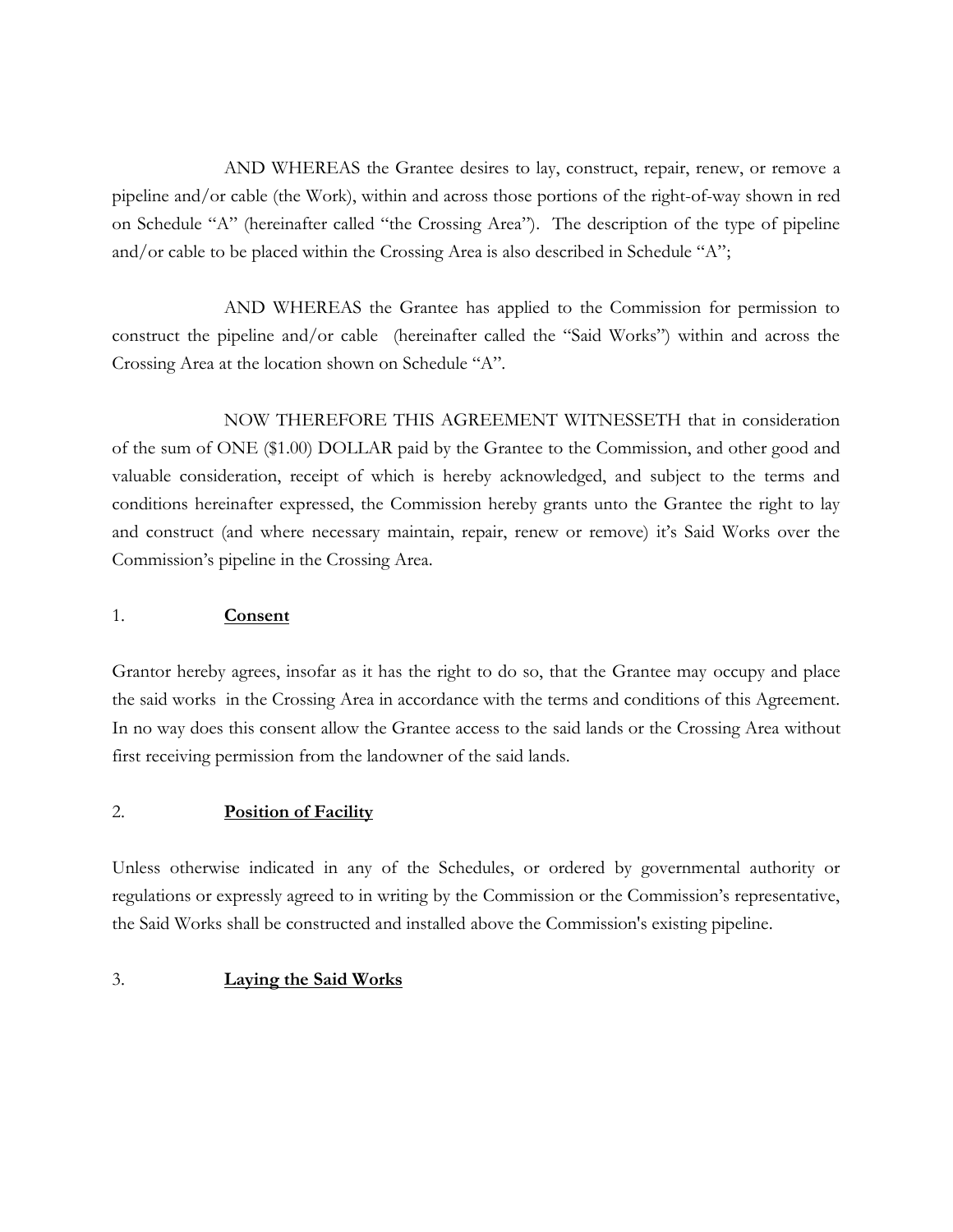With respect to any Work carried out by the Grantee in or on or above the Crossing Area and with respect to the Said Works in the Crossing Area, the Grantee shall:

- (a) Provide all wire, cables, pipe, materials, equipment and labour;
- (b) Grantee's Field Representative shall contact the Commissions Control Room either in person or by telephone, a minimum of 48 hours before commencement of access to and Work within the Crossing Area. **WORK PERMITS** will be issued at the Alberta Capital Region Wastewater commission's plant site, 23262 Township Road 540, Fort Saskatchewan, Alberta. Work Permits are to be returned when the Said Works are complete.

**Work Permit contact Information:** Operations control room 780-416-9967

- (c) Carry out all Work under the supervision of and to the satisfaction of the Commission's representatives;
- (d) Expose the Commission's pipeline by hand excavation for a minimum distance of ONE

(1.0) METERS on each side of the pipeline prior to commencement of any machine excavation within the Crossing Area;

- (e) Maintain minimum clearance of 0.3 METERS between the external surfaces of the Commission's pipelines and the Grantee's Said Works;
- (f) Install any of the Said Works at the point of crossing in accordance with the attached Schedule "A", previously declared to be part of this Agreement;
- (g) Install tracer wire along non-metallic Grantee pipes, cables, ducts, fibre optics, and conduits;
- (h) Restore the Crossing Area and/or surface disturbance of the sewerline Right-of-Way insofar as practical to their former condition upon completion of construction, maintenance, replacement and/or removal of the Grantee's Said Works;
- (i) During installation pursuant to this Agreement, have available at the Crossing Area a copy of this Agreement.
- (j) Where applicable, install and maintain during performance of the Work, suitable markers indicating the location of the Commission's pipeline or pipelines, in the Crossing Area.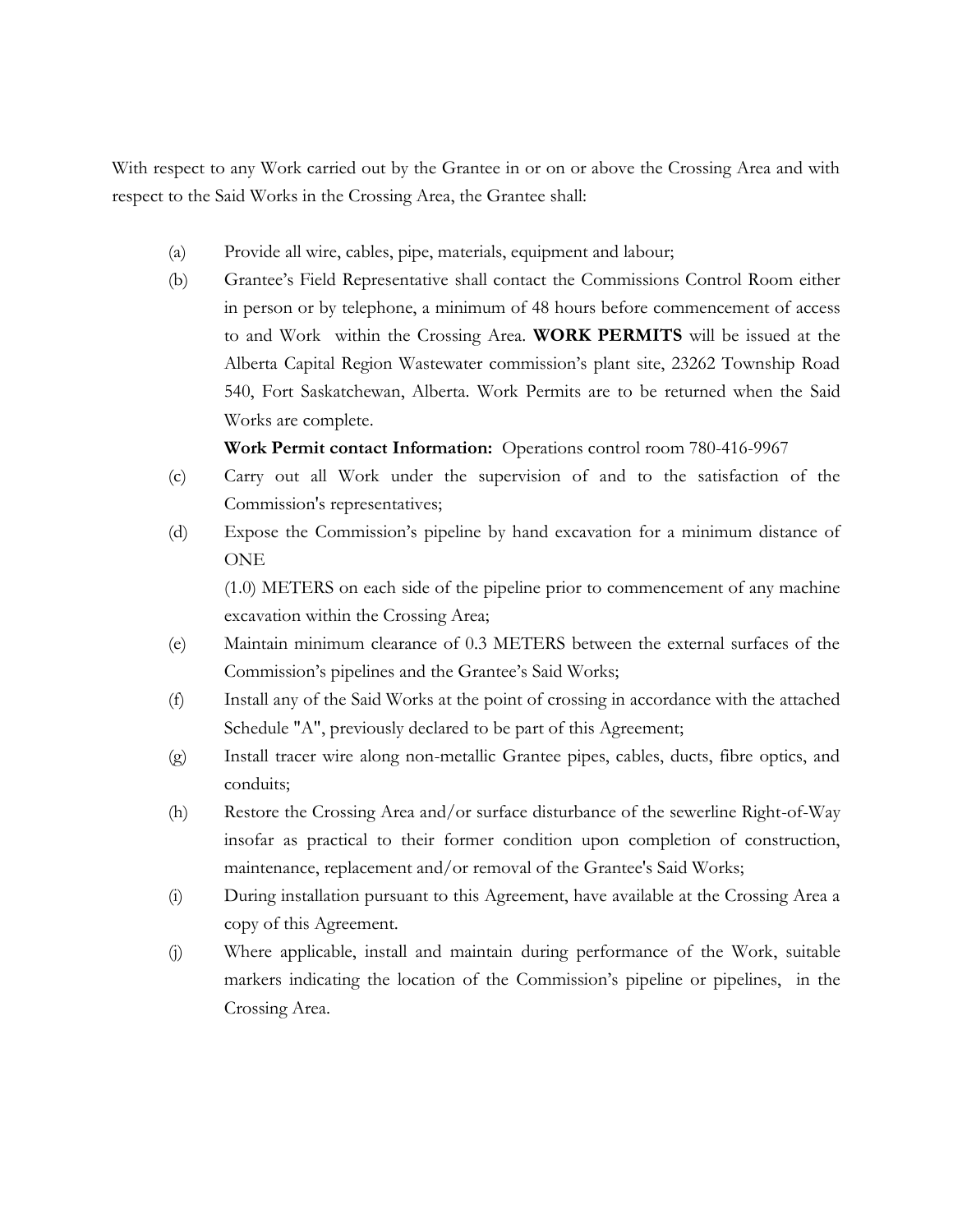- (k) Carry out all Work in the Crossing Area in a proper and diligent manner and in accordance with good engineering and construction practices.
- (l) Ensure no damage occurs to the Commission's pipeline or pipelines while the Work is being performed in the Crossing Area including damage which may result from the use of heavy work equipment outside the Crossing Area while performing the Work in the Crossing Area.
- (m) If construction activities in connection with the Work include any change in the existing ground elevation beneath overhead power lines, additional, specific consent must be obtained from the Grantor because this crossing agreement is based on the ground elevations existing as of the date of this agreement.
- (n) Elevated or over head power transmission lines will be a minimum of 10m above the crossing area surface at the lowest point.
- (o) Within two months after construction of the Said Works is complete, submit as-built plans of the Crossing Area to the Commission. These plans should also show a contact person in case of an emergency. These plans are to be in the form of electronic files compatible with the AutoCAD file format.

## 4. **Repairs, Renewals and Removal**

- (a) The Grantee covenants and agrees to maintain its Said Works in good order and condition and to carry out all necessary maintenance from time to time (all work shall be carried out under the supervision and to the satisfaction of the Commission, as well as in accordance with all regulations and specifications of the governing authority);
- (b) The Grantee shall have the right to enter upon the Crossing Area to carry out repairs on, or renewals or removal of its Said Works on giving at least FORTY-EIGHT (48) HOURS written notice to the Commission, as per paragraph 3b;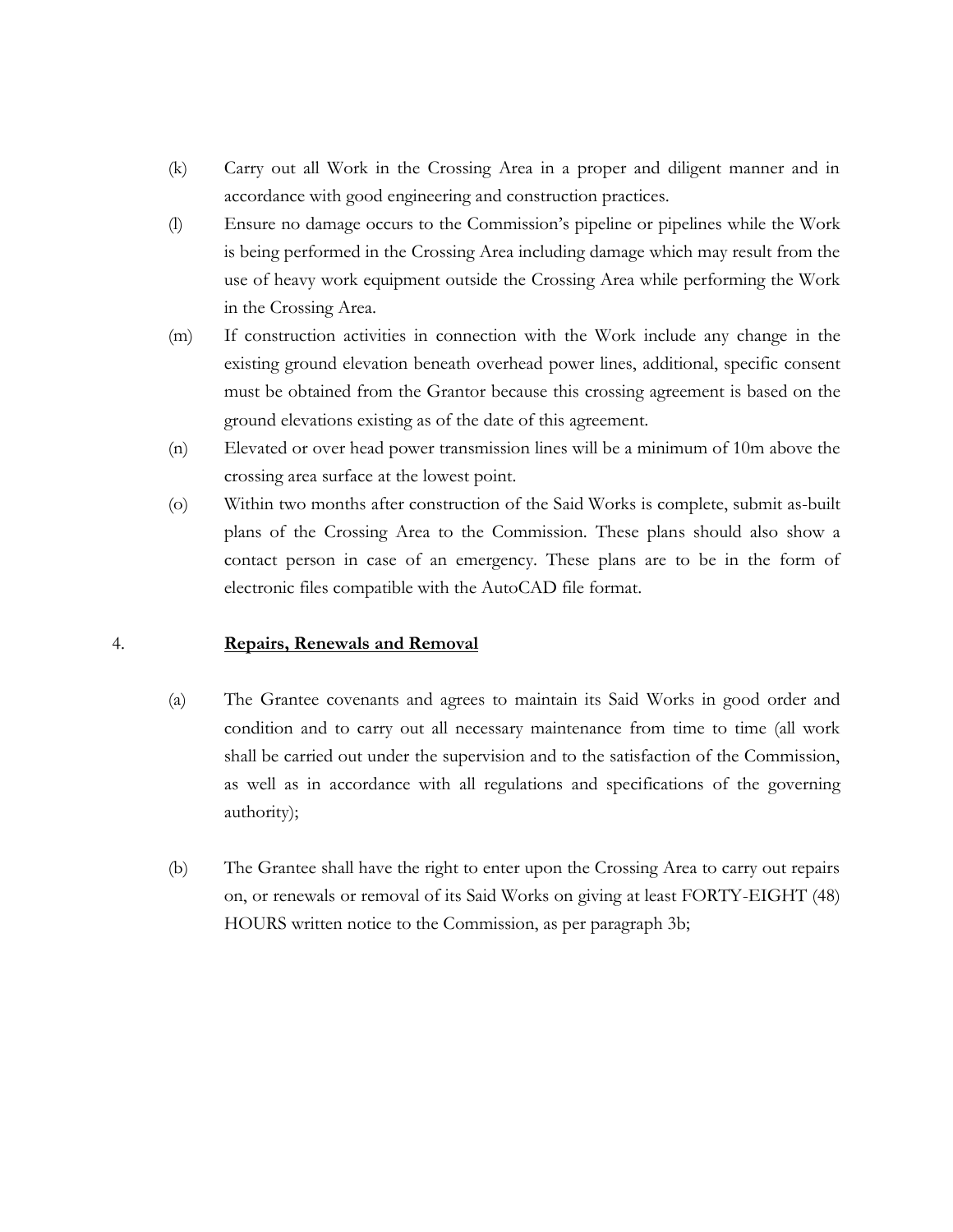- (c) In the case of breakage of the Grantee's Said Works or other emergency, no prior notice shall be required but the Commission shall be advised of such emergency and remedial work as soon as possible;
- (d) Upon notice from the Commission, the Grantee shall, within THIRTY (30) DAYS thereafter, commence to renew, alter or repair its Said Works within the Crossing Area, in such a manner as to comply and conform with and to any and all new or amended statutes and any new or altered rules, regulations, orders, plans or specifications made or promulgated and for the time being in force with respect to the Said Works. The Grantee shall thereupon complete the said renewals, alterations, or repairs as quickly as possible.

5. Sub-Surface Work – When Work is to be performed in the Crossing Area, both the Commission and the Grantee shall be subject to the provision of hand exposing the other party's pipeline and Said Works, respectively, for a minimum distance of ONE (1.0) METERS on each side of the pipeline or Said Works, prior to any machine excavation.

## 6. **Costs**

The whole of the cost of carrying, laying, constructing, maintaining, operating, repairing, renewing, supervising, altering or removing the Grantee's Said Works and/or the other expenses or work contemplated by this Agreement at the said crossing, and within the Crossing Area, shall be paid and borne by the Grantee.

If the Commission at any time or times desires repairs, replacements or renewals to be made in respect of its pipeline or installs a new pipeline at or near the crossing, or installs a new pipeline or pipelines within the said right-of-way the Grantee will at the Grantee's option either alter its Said Works as necessary to facilitate the repairs, replacements, renewals, or installation proposed by the Commission at the Grantee's expense; or pay to the Commission on demand the amount by which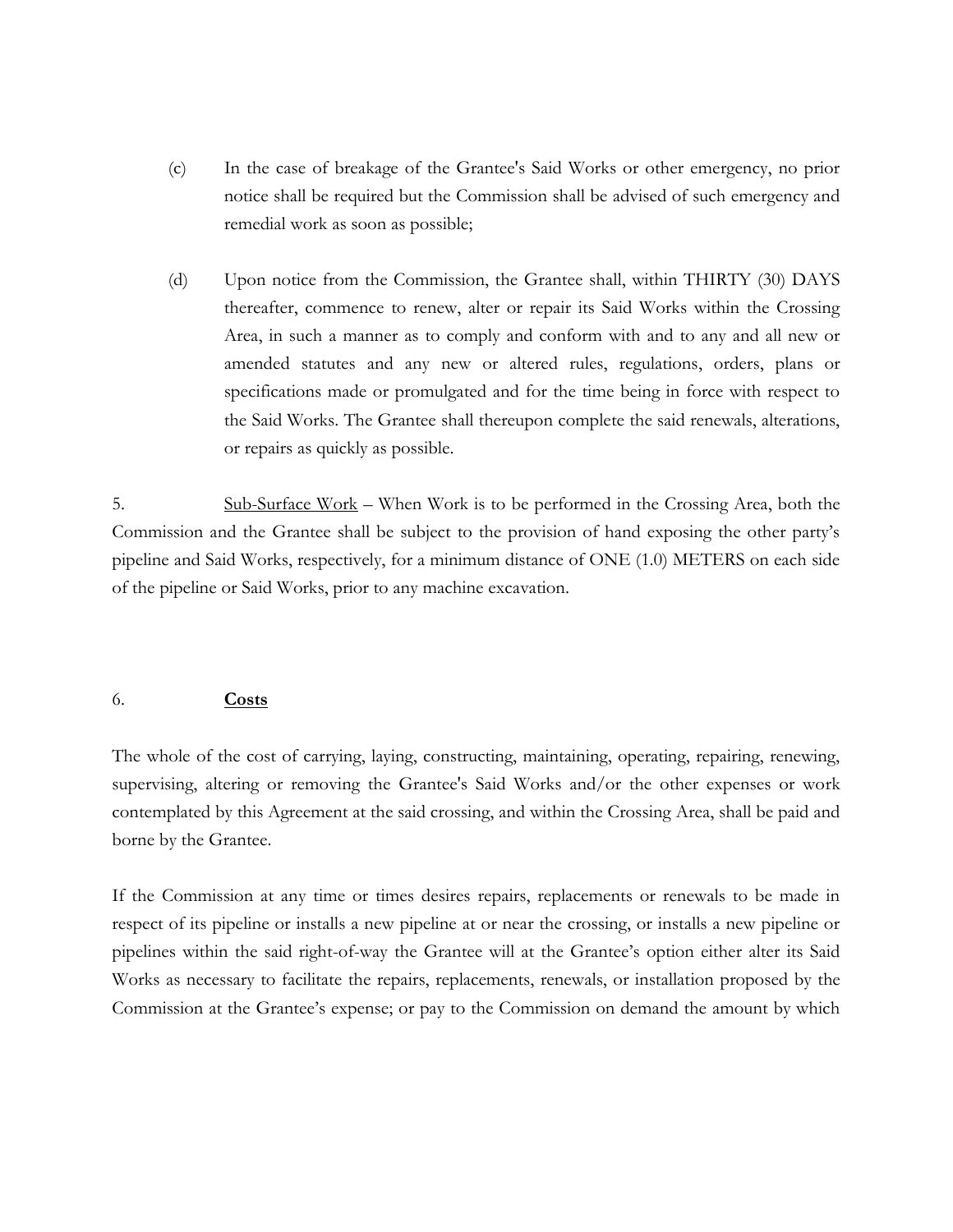the cost to the Commission of such repairs or renewals is increased by the presence of the Grantee's Said Works.

Any work of supporting the Grantee's Said Works in the Crossing Area which is made necessary by the construction, maintenance, operation, replacement and/or removal of the Commission's pipeline may be performed by the Commission, and if performed by the Commission shall be at the Grantee's cost and expense and the Grantee shall reimburse the Commission for all costs and expenses so incurred.

## 7. **Taxes**

The Grantee shall be liable for and shall pay all taxes, rates and assessments of every description whatsoever, that may be imposed by any lawful authority, by reason of the presence of the Grantee's Said Works, or by reason of this Agreement or of anything done pursuant to this Agreement, and shall indemnify the Commission from and against all such taxes, rates and assessments.

## 8. **Indemnity**

The Grantee shall indemnify and save harmless the Commission from all damage and loss to persons and property and from all claims, demands, actions, suits or other proceedings by whomsoever made, brought or prosecuted in any manner based upon or arising out of this Agreement or anything done or maintained hereunder unless such damage, loss, claim, demand, action, suit or other proceeding is attributable to the negligence of the Commission or their servants, agents, employees or contractors.

Such indemnity shall survive termination of this Agreement. The Grantee will be liable for any damages to the Commission's pipeline within the Crossing Area arising as a result of a breakage or any other problems related to the Grantee's Said Works, unless the damage occurs as a result of the negligence of the Commission and to the extent that such injury or damage is caused or contributed to by the negligence of the Commission or their servants, agents, employees or contractors.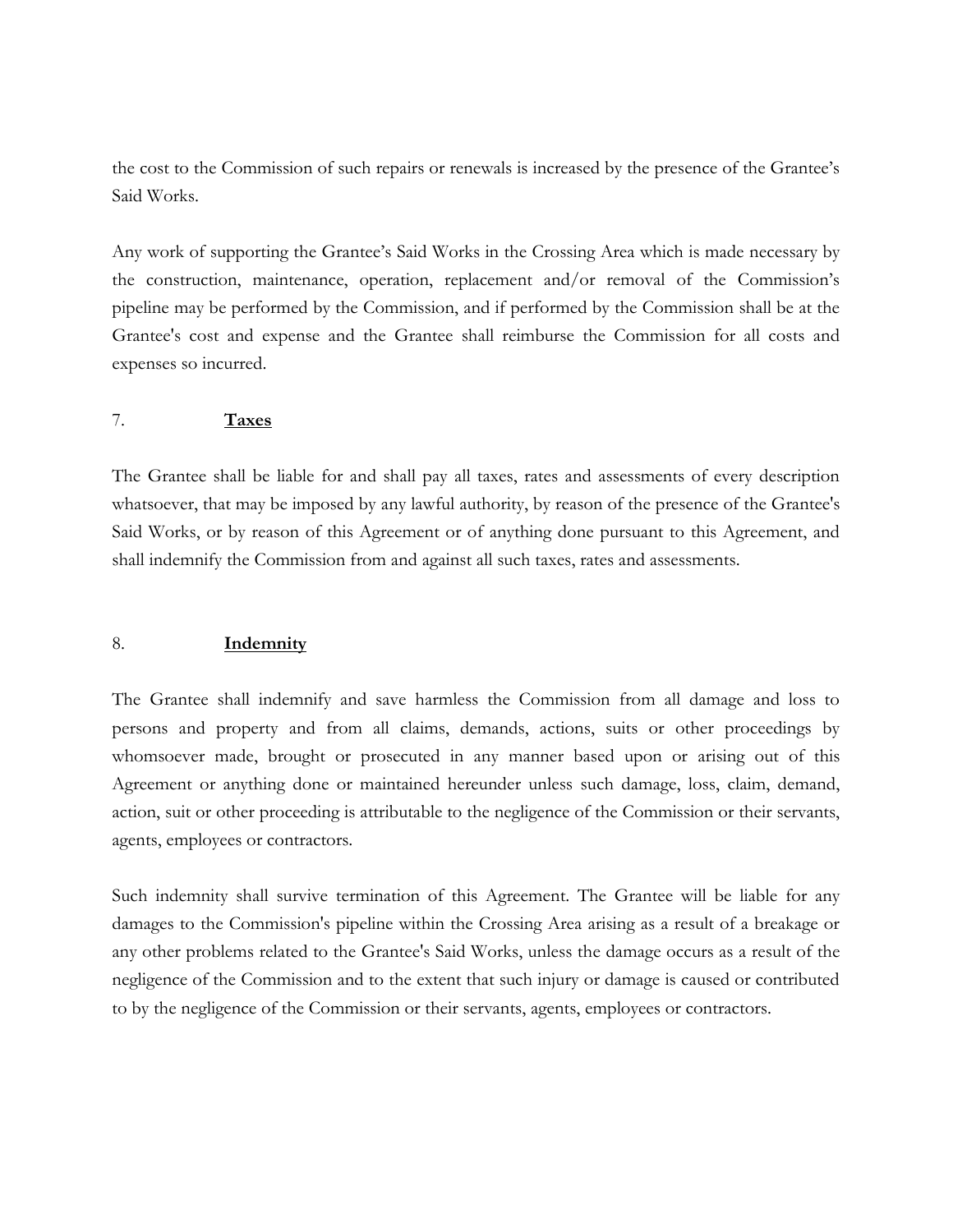The Commission shall not be liable nor responsible in any way for any personal or bodily injury or property damage of any nature whatsoever that may be suffered or sustained by the Grantee or any of his employees or agents in the performance of this Agreement.

The Grantee shall assume full responsibility for and shall pay for all damage caused to the Commission's sewerline and facilities by reason of the operations of the Grantee except and to the extent that such damage is caused or contributed to by the negligence of the Commission or their servants, agents, employees or contractors.

## 9. **Insurance**

- (a) Without in any way limiting the liability of either party under this Agreement, each party shall obtain and keep in force during the term of this Agreement comprehensive general liability for bodily injury and property damage arising from Work contemplated by this Agreement. The limit of this insurance shall not be less than five million dollars inclusive, for any one occurrence unless otherwise agreed by the parties in writing. These policies shall provide coverage for liability assumed under this Agreement.
- (b) A party upon request of the other, party shall furnish written documentation, satisfactory to the requesting party, evidencing the required coverage.

## 10. **Remedy on Default**

In the case of default by the Grantee in carrying out any of the provisions of this Agreement, the Commission may give FIFTEEN (15) DAYS notice thereof to the Grantee to rectify the same, and the Grantee covenants and agrees to proceed with due diligence to carry out the same. If the Grantee fails to proceed to remedy such default within the said FIFTEEN (15) DAY period, the Commission may take the necessary steps to remedy such default, and without limiting the above,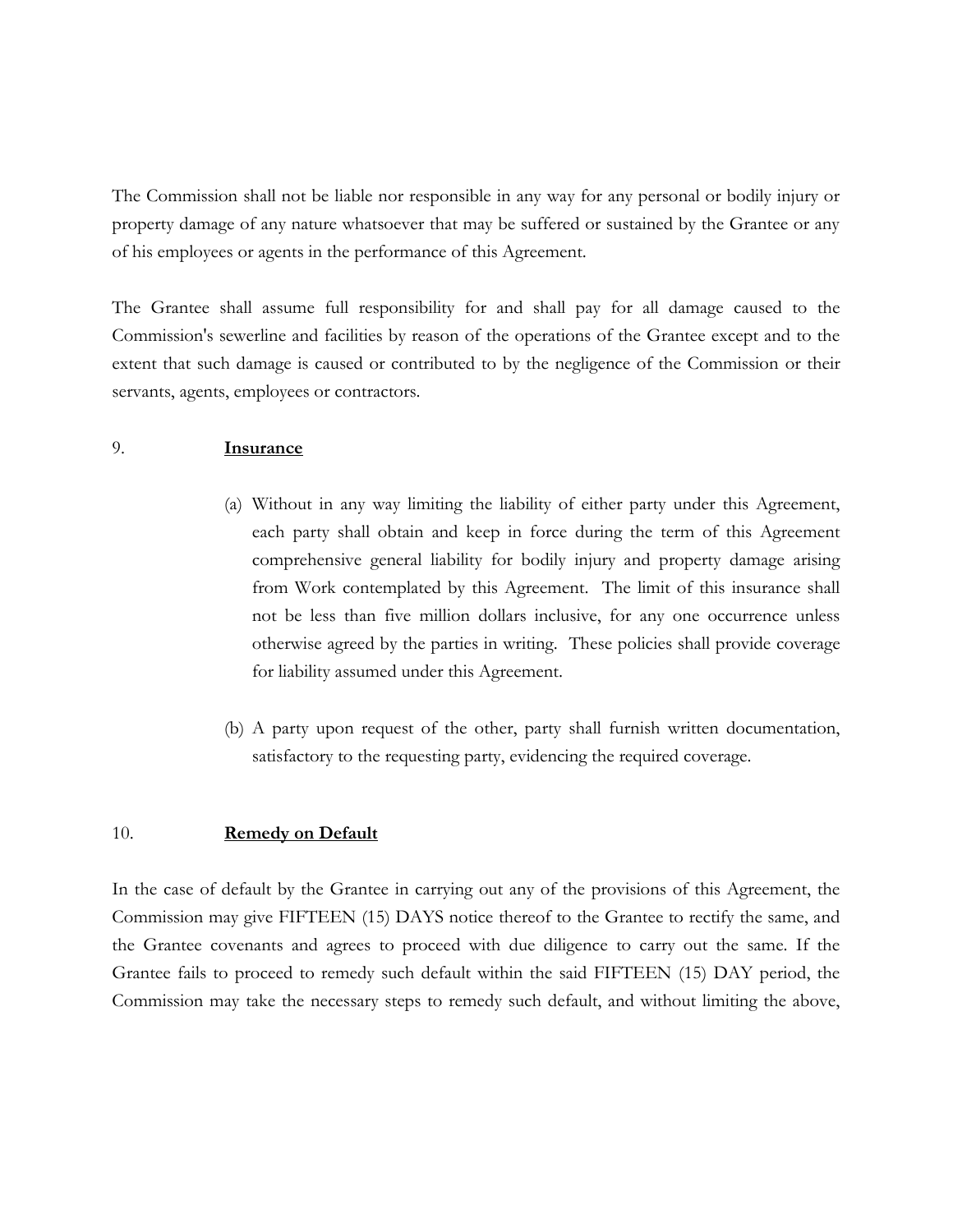may cancel this agreement and remove the Grantee's Said Works from the right-of-way of the Commission and restore the Commission's property to the condition in which it was prior to the occupation thereof by the Said Works.

The Commission shall retain the right to enter upon and occupy their easement in order to install, remove, maintain and operate any number of sewer transmission lines or other works and appurtenances within the said Right-of-Way.

## 11. **Conformance with Regulations and Conditions**

Each of the parties in laying, erecting, constructing, repairing or removing any pipeline, facility, work, cable, conduit, or thing, in, over or under the Right-of-Way and in the operation and maintenance of such pipeline, facility, work, cable, conduit, or thing, shall and will at all times comply fully with all laws, regulations, rules, orders, plans and specifications of competent governmental authority from time to time and for the time being in force and effect in respect thereof or relevant thereto.

## 12. **Notices**

(a) All notices, reports and other communications required or permitted by this Agreement shall be deemed to have been properly given and delivered when delivered by hand or sent by written telecommunication or registered mail with all postage or charges fully prepaid and addressed to the parties, respectively, as follows:

| Grantor: | Alberta Capital Region Wastewater Commission |
|----------|----------------------------------------------|
|          | 23262 Township Road 540                      |
|          | Fort Saskatchewan, Alberta T8L 4A2           |
|          |                                              |

Attention: Mike Darbyshire, P.Eng. General Manager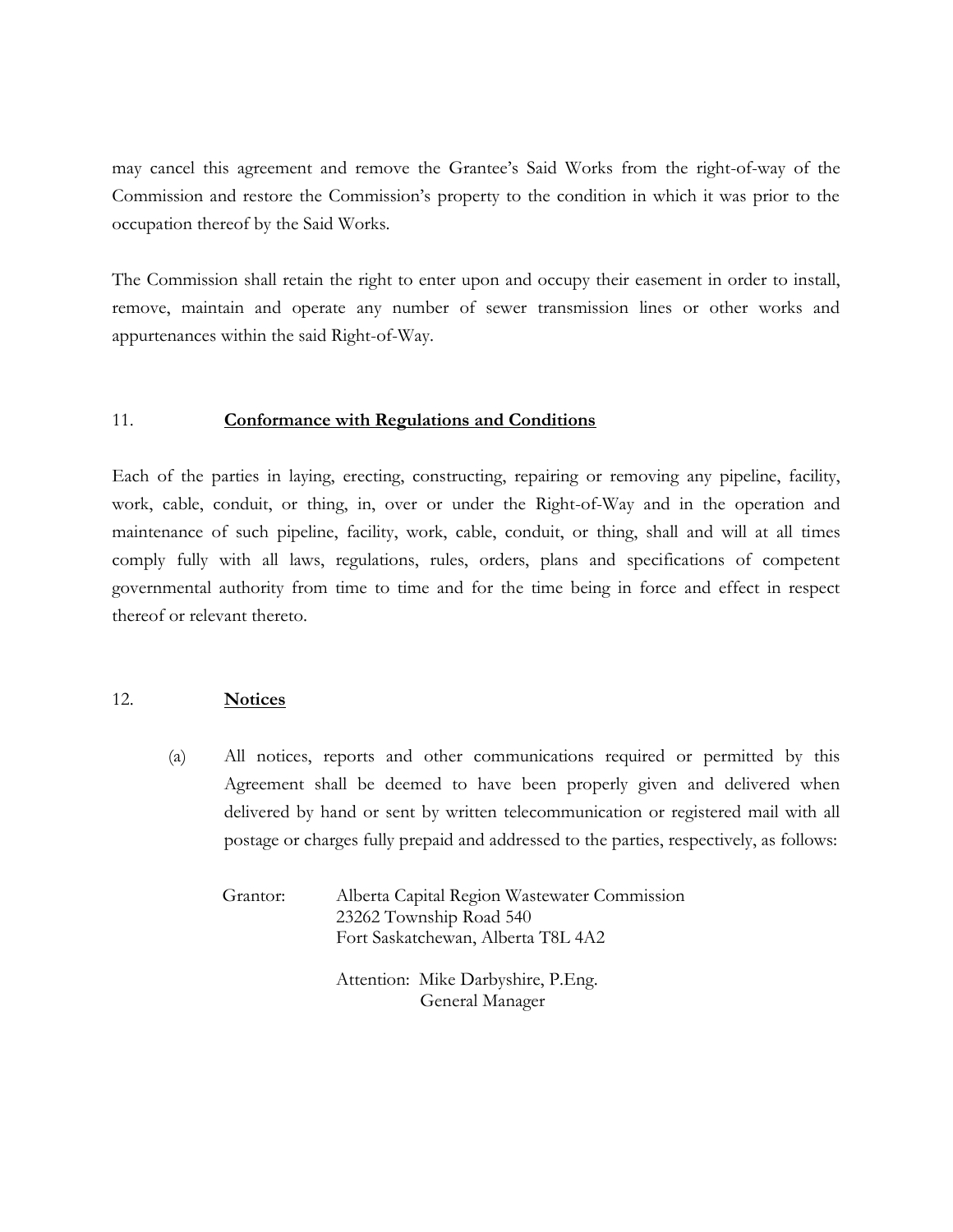## Grantee:

or to the latest known address of the party concerned, as furnished pursuant to subsection of this section.

- (b) Any notice, report, or communication so mailed shall be deemed to have been received by the addressee THREE (3) DAYS after posting thereof. In all other instances, the date of receipt by addressee shall be the date of actual delivery at the said address.
- (c) Either party may change its address for the purposes hereof by giving written notice thereof to the other party at its latest known address.
- (d) No notice shall be effective if mailed during any period in which Canadian postal workers are on strike or if a strike or postal workers is imminent and may be anticipated to affect normal delivery thereof.
- (e) Notwithstanding the foregoing, to the extent described in this Agreement, Grantor's and Grantee's Field Representatives or designated alternates shall have the right and authority to make, give, receive any notice, information, direction or decision required in conducting Work hereunder.

## 13. **Changes to Agreement**

No change, modification or alternation of this Agreement shall be valid unless it is in writing and signed by the parties hereto, and no course of dealing between the parties shall be construed to alter the terms hereof.

## 14. **Term**

The rights and obligations of the parties under Schedule "A" shall terminate: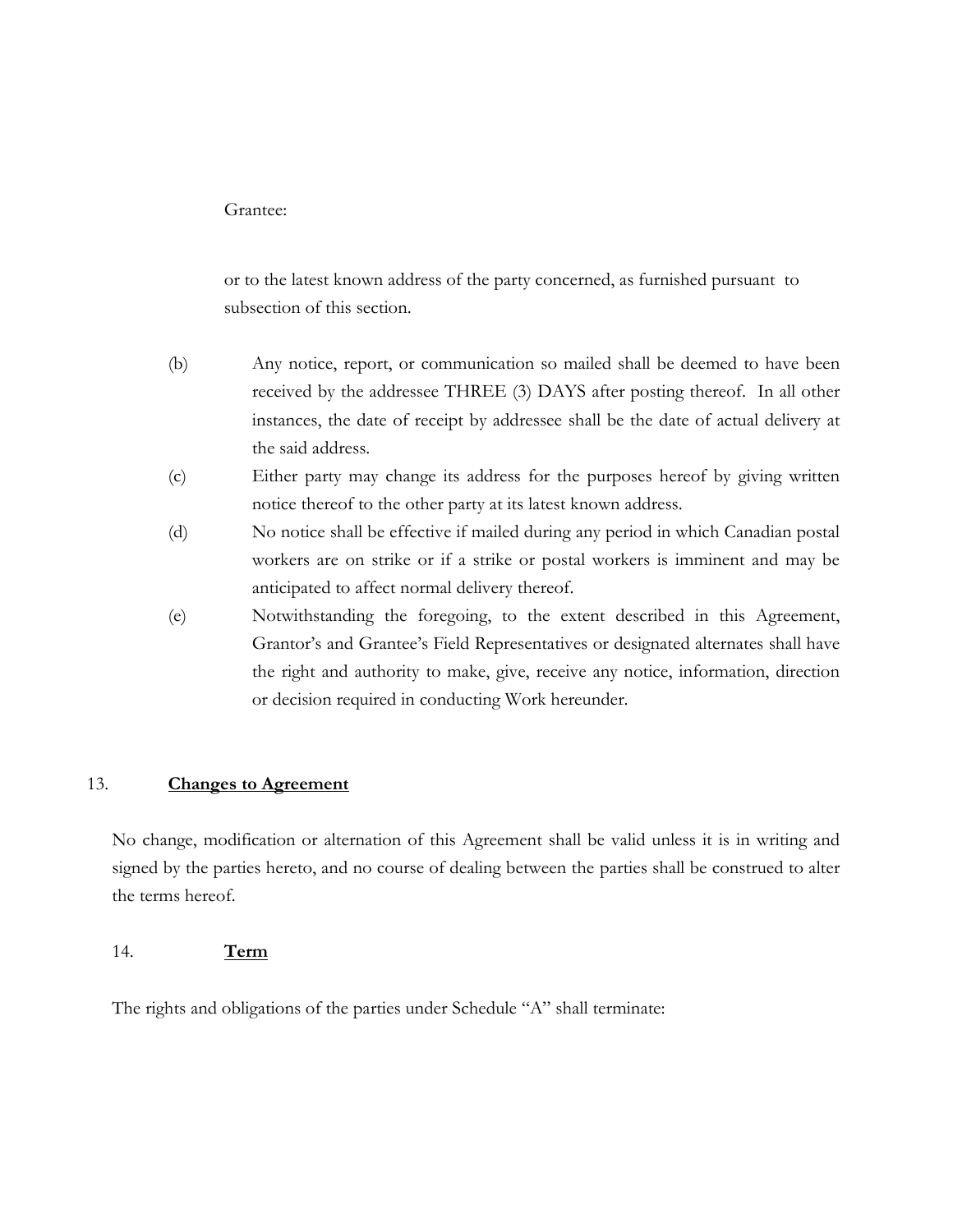- (a) Two years from the date hereof if construction of the Said Works has not commenced, or
- (b) Upon proper abandonment or removal of all of the Said Works from the Crossing Area and the completion of any reclamation Work required by applicable laws, except for those rights acquired and obligations incurred prior to such events.

#### 15. **Miscellaneous**

- (a) In this Agreement, words importing the singular include the plural and vice versa; words importing the masculine gender include the feminine and vice versa; and words importing persons include firms or corporations and vice versa.
- (b) Words such as "hereto", "thereof", "hereof", and "herein", when used in this Agreement, shall be construed to refer to provisions of this Agreement.
- (c) The headings of all clauses of this Agreement, and the Schedules, are inserted for convenience of reference only and shall not affect the meaning or construction thereof.
- (d) Time is of the essence of this Agreement.
- (e) No waiver of any breach of a covenant or provision of this Agreement shall take effect or be binding upon a party unless it is expressed in writing. A waiver by a party of any breach shall not limit or effect that party's right with respect to any other or future breach.

# 16. **Representatives**

Each party to this Agreement may in writing appoint a representative to act on its behalf in matters pertaining to this Agreement. Each such authorized representative shall have the right and authority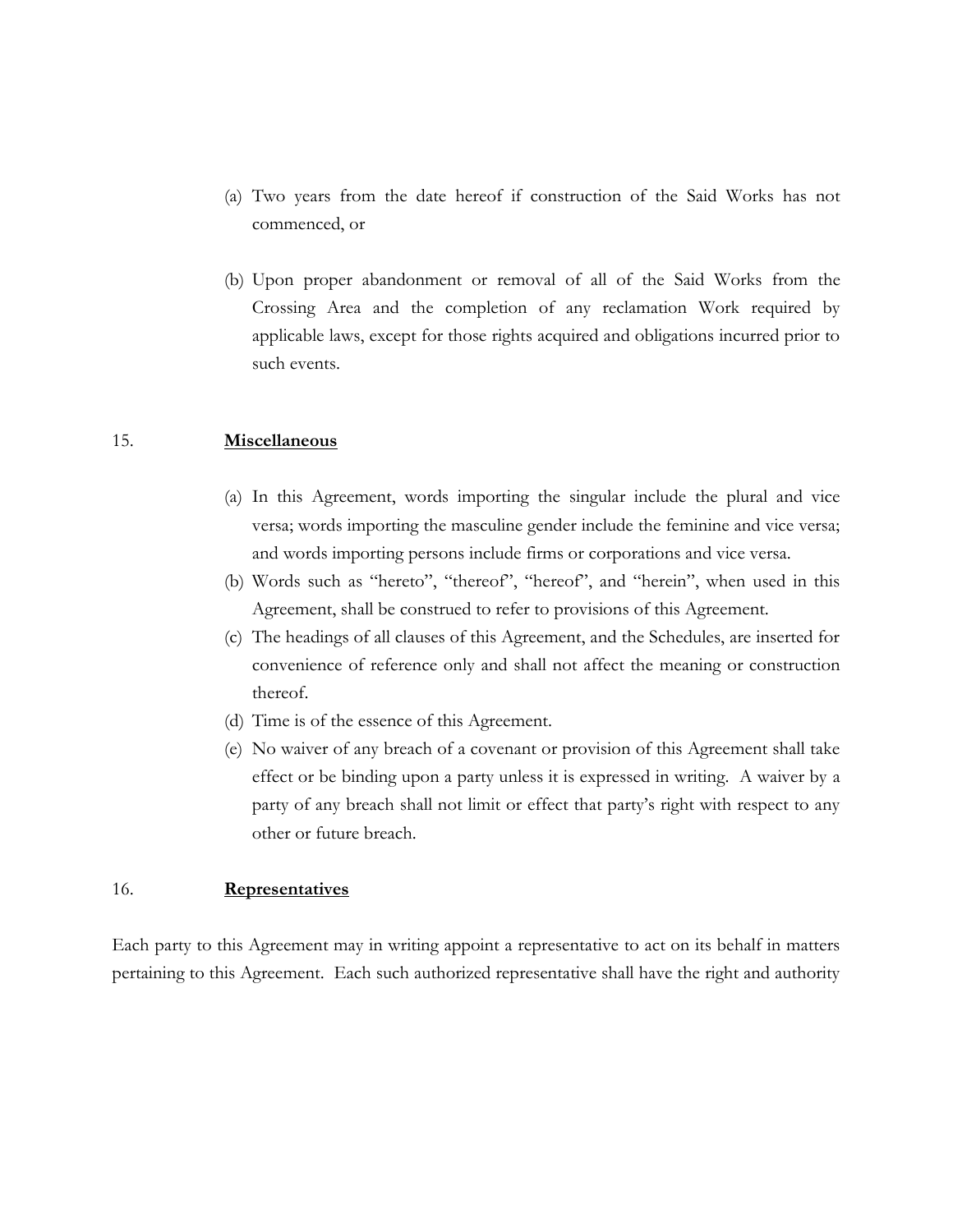to make, give, or receive any notice, information, direction or decision required or provided for in this Agreement.

# 17. **Assignment**

(a) The Grantee shall not assign or transfer this Agreement or the rights and privileges hereby granted without the written consent of the Commission PROVIDED; HOWEVER, that nothing in this clause contained shall preclude the Grantee from including this Agreement and its interest herein in any mortgage, charge or hypothecation for the purpose of financing.

## 18. **Complete Agreement**

This Agreement sets forth the entire Agreement between the parties hereto and shall be deemed to have superseded any and all previous agreements and understandings whether written or oral between the parties.

IN WITNESS WHEREOF the parties have caused this Agreement to be executed as of the day and year first above written.

# **ALBERTA CAPITAL REGION WASTEWATER COMMISSION**

General Manager

Per:\_\_\_\_\_\_\_\_\_\_\_\_\_\_\_\_\_\_\_\_\_\_\_\_\_\_\_\_\_ Per:\_\_\_\_\_\_\_\_\_\_\_\_\_\_\_\_\_\_\_\_\_\_\_\_\_\_\_\_\_\_\_\_

Title: